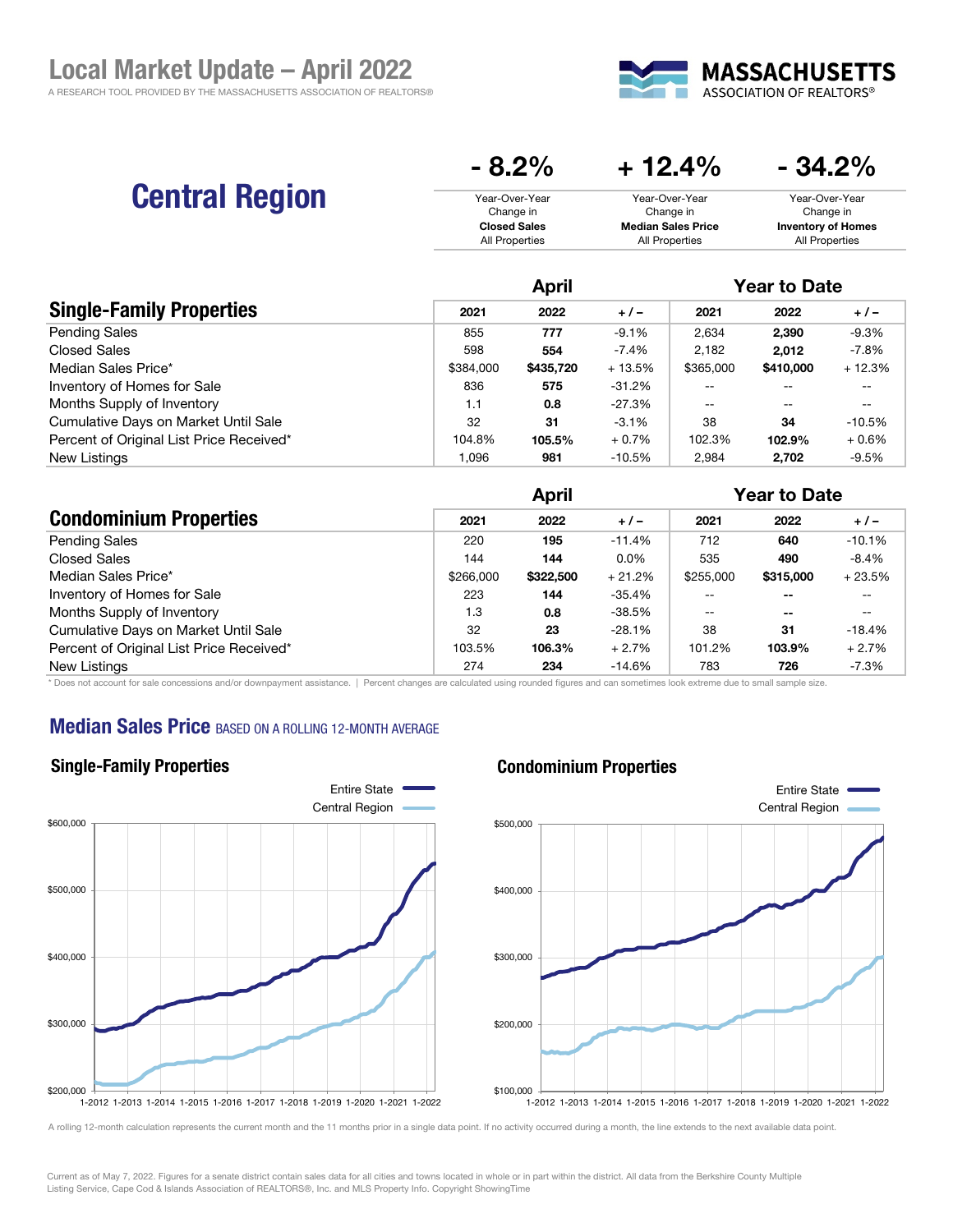

# Northern Region

| $-16.8\%$           | $+9.6%$                   | $-28.7\%$                 |
|---------------------|---------------------------|---------------------------|
| Year-Over-Year      | Year-Over-Year            | Year-Over-Year            |
| Change in           | Change in                 | Change in                 |
| <b>Closed Sales</b> | <b>Median Sales Price</b> | <b>Inventory of Homes</b> |
| All Properties      | All Properties            | All Properties            |

|                                          | April     |           |          | <b>Year to Date</b> |           |          |
|------------------------------------------|-----------|-----------|----------|---------------------|-----------|----------|
| <b>Single-Family Properties</b>          | 2021      | 2022      | $+/-$    | 2021                | 2022      | $+/-$    |
| <b>Pending Sales</b>                     | 723       | 715       | $-1.1%$  | 2.382               | 2.129     | $-10.6%$ |
| <b>Closed Sales</b>                      | 604       | 486       | $-19.5%$ | 1.904               | 1.696     | $-10.9%$ |
| Median Sales Price*                      | \$580,000 | \$625,000 | $+7.8%$  | \$545,000           | \$590,000 | $+8.3%$  |
| Inventory of Homes for Sale              | 555       | 454       | $-18.2%$ | --                  |           | --       |
| Months Supply of Inventory               | 0.8       | 0.7       | $-12.5%$ | $-$                 | $- -$     | --       |
| Cumulative Days on Market Until Sale     | 25        | 24        | $-4.0%$  | 32                  | 27        | $-15.6%$ |
| Percent of Original List Price Received* | 105.5%    | 108.0%    | $+2.4%$  | 103.5%              | 105.1%    | $+1.5%$  |
| New Listings                             | 884       | 855       | $-3.3%$  | 2,666               | 2.482     | -6.9%    |

|                                          | <b>April</b> |           |          | <b>Year to Date</b> |               |          |
|------------------------------------------|--------------|-----------|----------|---------------------|---------------|----------|
| <b>Condominium Properties</b>            | 2021         | 2022      | $+/-$    | 2021                | 2022          | $+/-$    |
| <b>Pending Sales</b>                     | 394          | 346       | $-12.2%$ | .295                | 1,111         | $-14.2%$ |
| Closed Sales                             | 302          | 274       | $-9.3%$  | .054                | 927           | $-12.0%$ |
| Median Sales Price*                      | \$350,000    | \$427,000 | $+22.0%$ | \$343,500           | \$389,800     | $+13.5%$ |
| Inventory of Homes for Sale              | 311          | 182       | $-41.5%$ | --                  | $- -$         | --       |
| Months Supply of Inventory               | 0.9          | 0.6       | -33.3%   | $-$                 | $\sim$ $\sim$ | --       |
| Cumulative Days on Market Until Sale     | 30           | 30        | $0.0\%$  | 37                  | 32            | $-13.5%$ |
| Percent of Original List Price Received* | 103.1%       | 105.9%    | $+2.7%$  | 101.2%              | 103.9%        | $+2.7%$  |
| New Listings                             | 440          | 373       | $-15.2%$ | ,437                | 1,199         | $-16.6%$ |

\* Does not account for sale concessions and/or downpayment assistance. | Percent changes are calculated using rounded figures and can sometimes look extreme due to small sample size.

### **Median Sales Price BASED ON A ROLLING 12-MONTH AVERAGE**

Single-Family Properties



#### Condominium Properties



A rolling 12-month calculation represents the current month and the 11 months prior in a single data point. If no activity occurred during a month, the line extends to the next available data point.

Current as of May 7, 2022. Figures for a senate district contain sales data for all cities and towns located in whole or in part within the district. All data from the Berkshire County Multiple Listing Service, Cape Cod & Islands Association of REALTORS®, Inc. and MLS Property Info. Copyright ShowingTime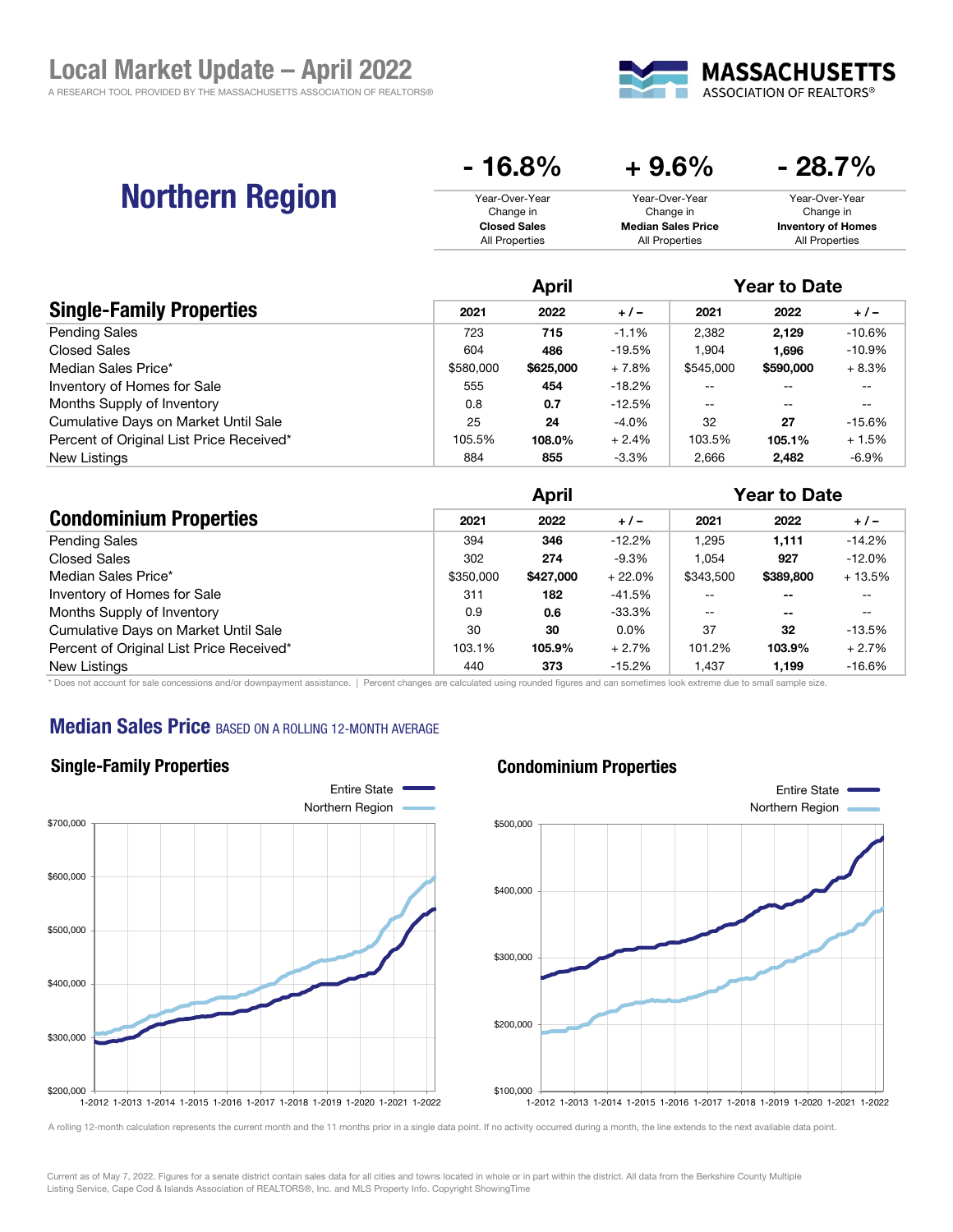

## Southeast Region

| $+11.9\%$                 | $-28.4\%$                 |  |  |
|---------------------------|---------------------------|--|--|
| Year-Over-Year            | Year-Over-Year            |  |  |
| Change in                 | Change in                 |  |  |
| <b>Median Sales Price</b> | <b>Inventory of Homes</b> |  |  |
| All Properties            | All Properties            |  |  |
|                           |                           |  |  |

The Southeast Region includes data from the North Bristol and former Tri-County Boards of REALTORS®.

|                                          |           | April     |           |           | <b>Year to Date</b> |          |  |
|------------------------------------------|-----------|-----------|-----------|-----------|---------------------|----------|--|
| <b>Single-Family Properties</b>          | 2021      | 2022      | $+ 1 -$   | 2021      | 2022                | $+/-$    |  |
| <b>Pending Sales</b>                     | 475       | 437       | $-8.0\%$  | .644      | 1.463               | $-11.0%$ |  |
| <b>Closed Sales</b>                      | 389       | 308       | $-20.8%$  | .460      | 1.257               | $-13.9%$ |  |
| Median Sales Price*                      | \$410,000 | \$450,000 | $+9.8%$   | \$395,000 | \$440,000           | $+11.4%$ |  |
| Inventory of Homes for Sale              | 507       | 392       | $-22.7\%$ | --        |                     | --       |  |
| Months Supply of Inventory               | 1.0       | 0.9       | $-10.0\%$ | $- -$     | $- -$               | --       |  |
| Cumulative Days on Market Until Sale     | 32        | 35        | $+9.4%$   | 36        | 37                  | $+2.8%$  |  |
| Percent of Original List Price Received* | 103.3%    | 102.6%    | $-0.7%$   | 101.8%    | 101.5%              | $-0.3%$  |  |
| New Listings                             | 559       | 536       | $-4.1%$   | .817      | 1.697               | $-6.6%$  |  |

|                                          | <b>April</b> |           |           | <b>Year to Date</b> |           |          |
|------------------------------------------|--------------|-----------|-----------|---------------------|-----------|----------|
| <b>Condominium Properties</b>            | 2021         | 2022      | $+ 1 -$   | 2021                | 2022      | $+/-$    |
| <b>Pending Sales</b>                     | 94           | 93        | $-1.1%$   | 292                 | 320       | $+9.6%$  |
| <b>Closed Sales</b>                      | 59           | 81        | $+37.3%$  | 272                 | 282       | $+3.7%$  |
| Median Sales Price*                      | \$260,000    | \$312,500 | $+20.2%$  | \$260,000           | \$307,500 | $+18.3%$ |
| Inventory of Homes for Sale              | 114          | 74        | $-35.1%$  | $- -$               | $- -$     | $- -$    |
| Months Supply of Inventory               | 1.4          | 0.9       | $-35.7\%$ | $- -$               | --        | $- -$    |
| Cumulative Days on Market Until Sale     | 40           | 31        | $-22.5%$  | 38                  | 33        | $-13.2%$ |
| Percent of Original List Price Received* | 102.9%       | 104.7%    | $+1.7%$   | 100.4%              | 102.6%    | $+2.2%$  |
| New Listings                             | 109          | 106       | $-2.8%$   | 342                 | 345       | $+0.9%$  |

\* Does not account for sale concessions and/or downpayment assistance. | Percent changes are calculated using rounded figures and can sometimes look extreme due to small sample size.

## **Median Sales Price BASED ON A ROLLING 12-MONTH AVERAGE**



#### Condominium Properties



A rolling 12-month calculation represents the current month and the 11 months prior in a single data point. If no activity occurred during a month, the line extends to the next available data point.

Current as of May 7, 2022. Figures for a senate district contain sales data for all cities and towns located in whole or in part within the district. All data from the Berkshire County Multiple Listing Service, Cape Cod & Islands Association of REALTORS®, Inc. and MLS Property Info. Copyright ShowingTime